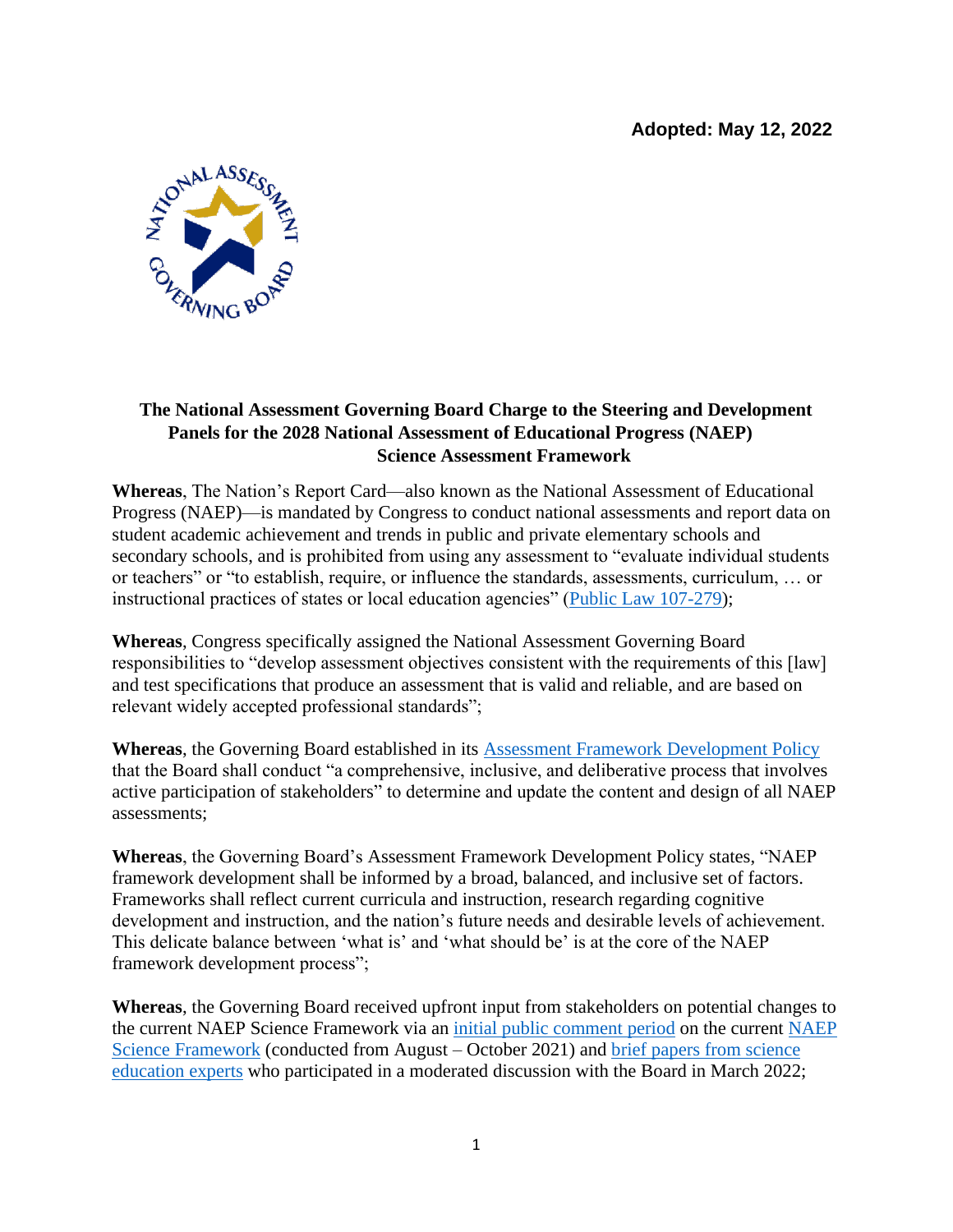**Whereas**, most of that stakeholder input focused on the importance of updating the NAEP Science Framework to account for greater (but not full) convergence in state standards and alignment to the National Academies Framework for K-12 Science Education – and yet NAEP cannot endorse the standards of any particular state or group of states, including the Next Generation Science Standards;

**Whereas**, much of the stakeholder input focused on the increasing role of equity in science education and educational assessment generally, and the Board has been engaged in ongoing discussions about how to most appropriately demonstrate its continuing commitment to equity;

**Whereas**, participation in the NAEP science assessment is voluntary and is conducted at the national level, and for states and select urban districts in some grades and years as indicated by the NAEP [Assessment Schedule;](https://www.nagb.gov/naep/assessment-schedule.html)

**Whereas**, based on initial stakeholder input and Board discussions, the Board concludes that a Steering Panel shall be convened (with a subset of members continuing as the Development Panel) to recommend updates to the NAEP Science Framework at grades 4, 8, and 12 (last adopted in 2005 for implementation in the 2009 assessment) for implementation in 2028 and beyond;

**Therefore,** the Governing Board charges the Steering and Development Panels (hereafter, the "framework panels") with prioritizing the following considerations when formulating recommendations for the 2028 NAEP Science Assessment Framework:

- **The NAEP Science Framework should be informed by but not determined by state science standards and the implementation of those standards. The framework panels should grapple with how to reflect greater convergence among state standards while also accounting for science education in states that diverge from the Next Generation Science Standards.**
- **The NAEP Science Framework should be forward-looking and consider what students should know and be able to do in science to be successful in college and careers.**
- **The framework panels should consider what aspects, if any, of the current [NAEP](https://www.nagb.gov/content/dam/nagb/en/documents/publications/frameworks/technology/2018-technology-framework.pdf)  [Technology and Engineering Literacy \(TEL\) Framework](https://www.nagb.gov/content/dam/nagb/en/documents/publications/frameworks/technology/2018-technology-framework.pdf) should be incorporated into the NAEP Science Framework to reflect an updated definition of student achievement in science.**
- **The Governing Board values the current NAEP trend lines in science and would like to allow the greatest possible chance that they can be continued if supported by content alignment and bridge studies to be conducted following framework adoption. Updates to the NAEP Science Framework should prioritize relevance, utility, and validity over the need to maintain trend lines with results from the current science framework, but the framework panels should provide strong justification for changes.**